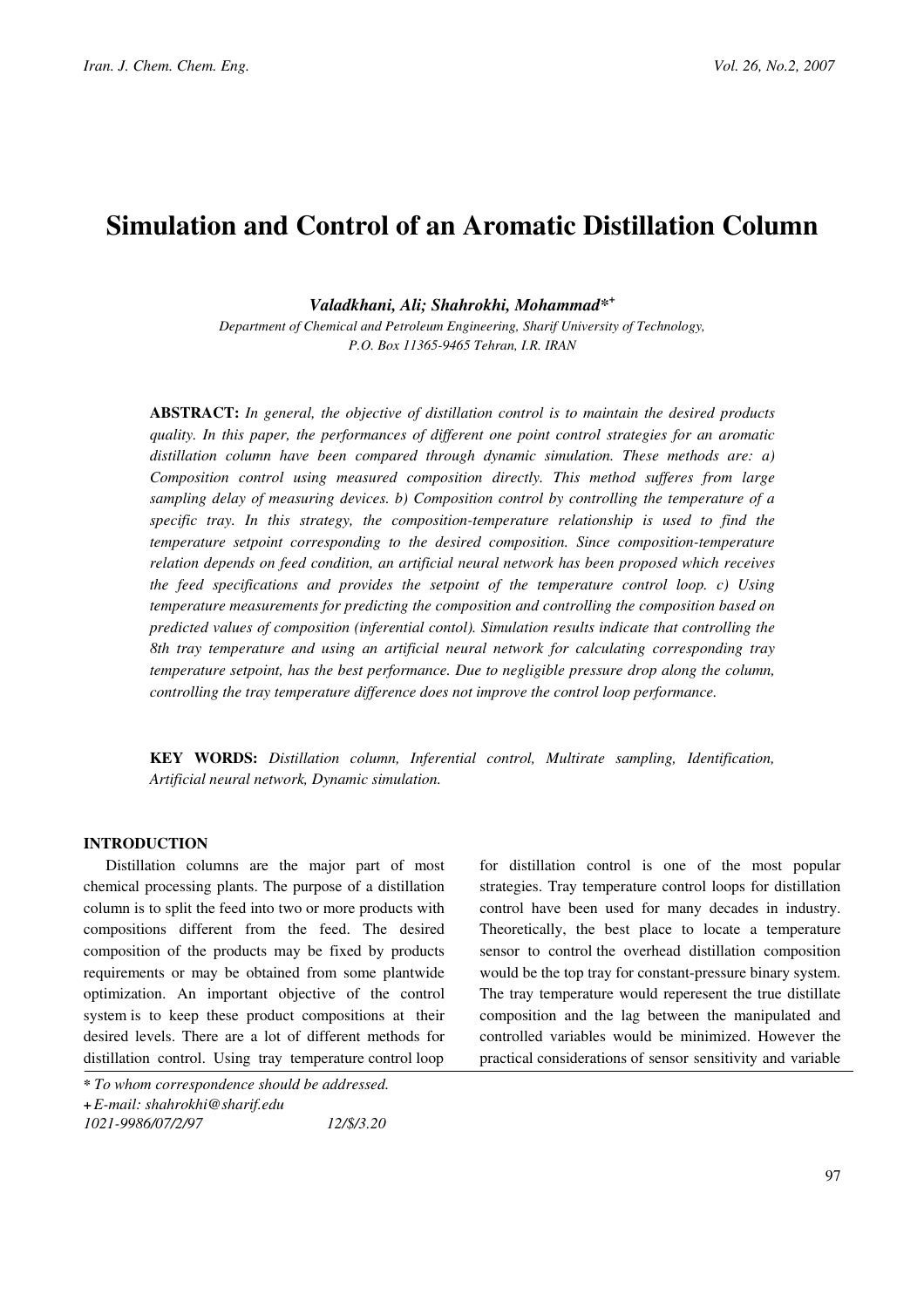pressure, usually requires the temperature sensor to be moved down into the rectifying section. The ratio of the tray temeperature change to the distillate composition change (∆T/∆XD) decreases as the sensor is moved up the column. A point will be reached where the sensor can no longer detect small changes to control the distillate satisfactorily. On the other hand, the lower in the column the sensor is located the more steady state deviation in  $X_D$ will be experienced. This occures because the manipulated variable change required to hold the control tray temperature constant will not, in general, be the correct change to hold the distillate composition constant. The selection of most appropriate location for temperature sensor is done according to the sensitivity of tray temperature to the changes in feed conditions and changes in manipulated variables.

If changes occure in feed specifications (composition, flow rate and tempertaure), it is quite difficult to keep product composition at its setpoint by using tray temperature control loop because the tray temperature and overhead composition relation depends on feed specification. In addition, pressure changes also cause temperature variations. In order to cope with this problem, many approaches have been proposed. The influence of non-key components can be reduced by locating a temperature measurement in the region of the column where their compositions are nearly constant [1]. Yu and Luyben used the differential temperature for nonkey component compensation [2]. One of the temperature sensors is located on the most sensitive trays in the rectifying section and the other is located on the most insensitive trays in the column. Using this configuration for temperature sensors compensates tray temperature changes due to the changes of pressure through the distillation column. Whitehead and Parnis used a weighted average of several temperature difference for pressure disturbance compensation [3].

Another strategy for controlling the distillation product is direct control of composition. The limitation of this technique is the composition measurement lag. The accurate composition measuring devices like G.C. have considerable lags which deteriorates the performance of feedback loops. On the other hand, fast measuring devices do not have enough accuracy.

Using measurements of product compsition with measurements of secondary process outputs, such as tray temperature, leads to the control strategy called inferential control. This control strategy was proposed by Brosillow et al., and discussed very briefly below [4].

An inferential control system uses measurements of secondary process output, such as temperature with high frequency sampling, to infer the effect of unmeasureable disturbances on primary process output, such as product quality with low frequency sampling. A linear estimator which minimizes an objective function is used to infer the ptoduct quality. An appropriate estimate of product quality can be obtained when the measurement of secondary output is available. This estimated values can be used for process control purposes. The proposed estimator is an static estimator and does not take into account the changes in operating conditions. Since then, a lot of studies and researches have been done to improve the performance of the estimator [5-10]. One of these schemes is the adaptive inferential estimator. In adaptive strategy the model parameters are updated when the process charactristics are changed.

Recently the application of artificial neural network for estimating and controlling the quality of distillation column has received extensive attention [11-13]. Willis et al., discuss a neural network based estimation procedure for composition control of an industrial distillation tower using measured quantities such as overhead temperature [12].

In this article composition control of an aromatic distillation column is studied. Different approaches are considered and their performances are compared through simulation. The paper is organized as follows: First, an aromatic distillation column is modeled. Tray temperature measurement selection and design of composition estimator are studied next. Finally, the performances of different control strategies for setpoint tracking and load rejection are compared through simulaton studies.

## AROMATIC DISTILLATION COLUMN MODELING

In this part the static and dynamic behaviors of a multicomponent distillation column are studied. The schematic diagram of the column is shown in Fig. 1. The column has 60 sieve trays and operates under total condensation and full reflux. Column diameter is 1.68 m and tray spacing is 0.6 m. The liquid holdups of the reflux drum and the reboiler are 7.5  $m^3$  and 9.5  $m^3$ , espectively. The feed stream enters the column at the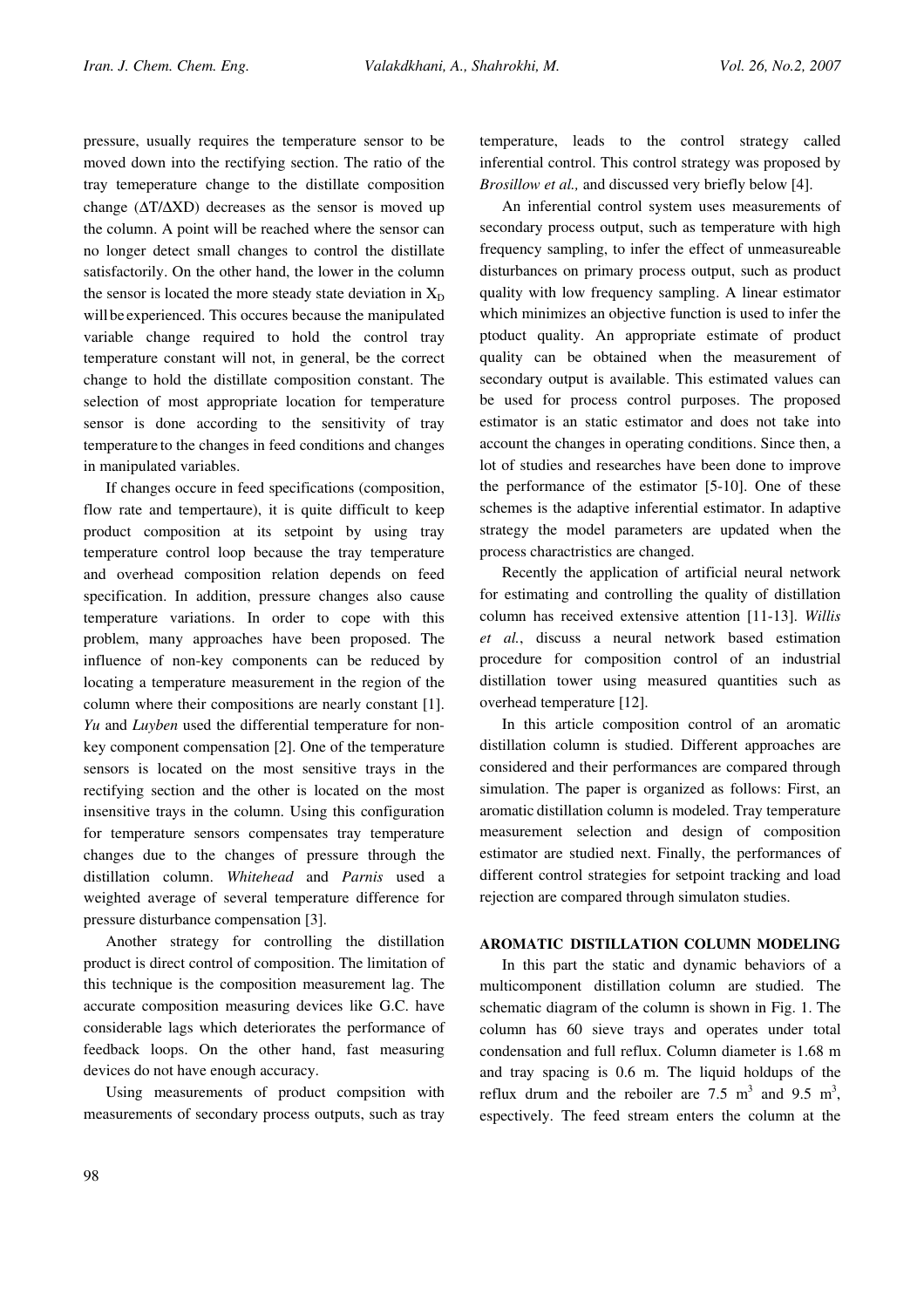

Fig. 1: The schematic diagram of studied distillation column.

33th tray. The specifications of different streams are given in table 1. Side product stream is taken from tray 5. The desired concentration of benzene in the side stream is 99 %.

#### STEADY STATE MODELING

For steady-state modeling of the distillation column the following equations has been used:

## Material Balance

$$
V_{j+1}y_{j+1,i} = L_jX_{ji} + DX_{Di} \quad (j=1,2,3,5) \tag{1}
$$
\n
$$
V_{j+1}y_{j+1,i} = L_jX_{ji} + DX_{Di} +WX_{wi} \quad (j=6,7,...,f-2)
$$
\n
$$
V_fy_{f_i} + V_Fy_{Fi} = L_{f-1}X_{f-1,i} + DX_{Di} +WX_{wi}
$$
\n
$$
V_{j+1}y_{j+1,i} = L_jX_{ji} - BX_{Bi} \quad (j=f,f+1,...,N-1)
$$
\n
$$
FX_i = DX_{Di} + BX_{Bi} +WX_{wi}
$$

#### Enthalpy Balance

$$
V_{j+1}H_{j+1} = L_j h_j + DH_D + Q_C \quad ; \quad (j = 1, 2, 3, 5) \tag{2}
$$
\n
$$
V_{j+1}H_{j+1} = L_j h_j + DH_D + Q_C + WH_w \quad ; (j = 6, 7, ..., f - 2)
$$
\n
$$
V_f H_f + V_F H_F = L_{f-1}h_{f-1} + DH_D + Q_C + WH_w
$$
\n
$$
V_{j+1}H_{j+1} = L_j h_j - Bh_B + Q_R \quad ; \quad (j = f, f + 1, ..., N - 1)
$$
\n
$$
FH_F = Bh_B + DH_D + WH_w + Q_C - Q_R
$$

#### Equilibrium relationships

$$
y_{ji} = K_{ji} X_{ji} ; (j = 1, 2, ..., N)
$$
\n
$$
\sum_{i=1}^{C} y_{ji} = 1 ; (j = 1, 2, ..., N)
$$
\n
$$
\sum_{i=1}^{C} X_{ji} = 1 ; (j = 1, 2, ..., N)
$$
\n(3)

It is assumed that liquid and vapor streams leaving each tray are ideal solutions so, as a result, the following equations have been used for calculating liquid and vapor enthalpy.

#### Vapor enthalpy

$$
H_j = \sum_{i=1}^{C} H_{ji} y_{ji}
$$
\n
$$
(4)
$$

#### Liquid enthalpy

$$
h_j = \sum_{i=1}^{C} h_{ji} X_{ji}
$$
 (5)

For calculating top product enthalpy, total condenser is assumed for column so the top product leaving the column at the bubble point condition:

$$
H_{D} = \sum_{i=1}^{C} h_{1i} X_{Di} = \sum_{i=1}^{C} h_{1i} X_{1i} = h_{1}
$$
 (6)

For reboiler also we have:

$$
h_{B} = \sum_{i=1}^{C} h_{Bi} X_{Bi} = \sum_{i=1}^{C} h_{Ni} X_{Ni} = h_{N}
$$
 (7)

For solving the above equations, the " $\theta$  method of convergance" has been used. The static simulation results of the developed software and the corresponding industrial data are given in table 2. As can be seen, the results of the prepared software have an acceptable agreement with the industrial data.

## DYNAMIC MODELING

For dynamic modeling of the distillation column, the governing equations describing the system are given below:

#### Component molar balances

For column trays except feed and sidestream trays: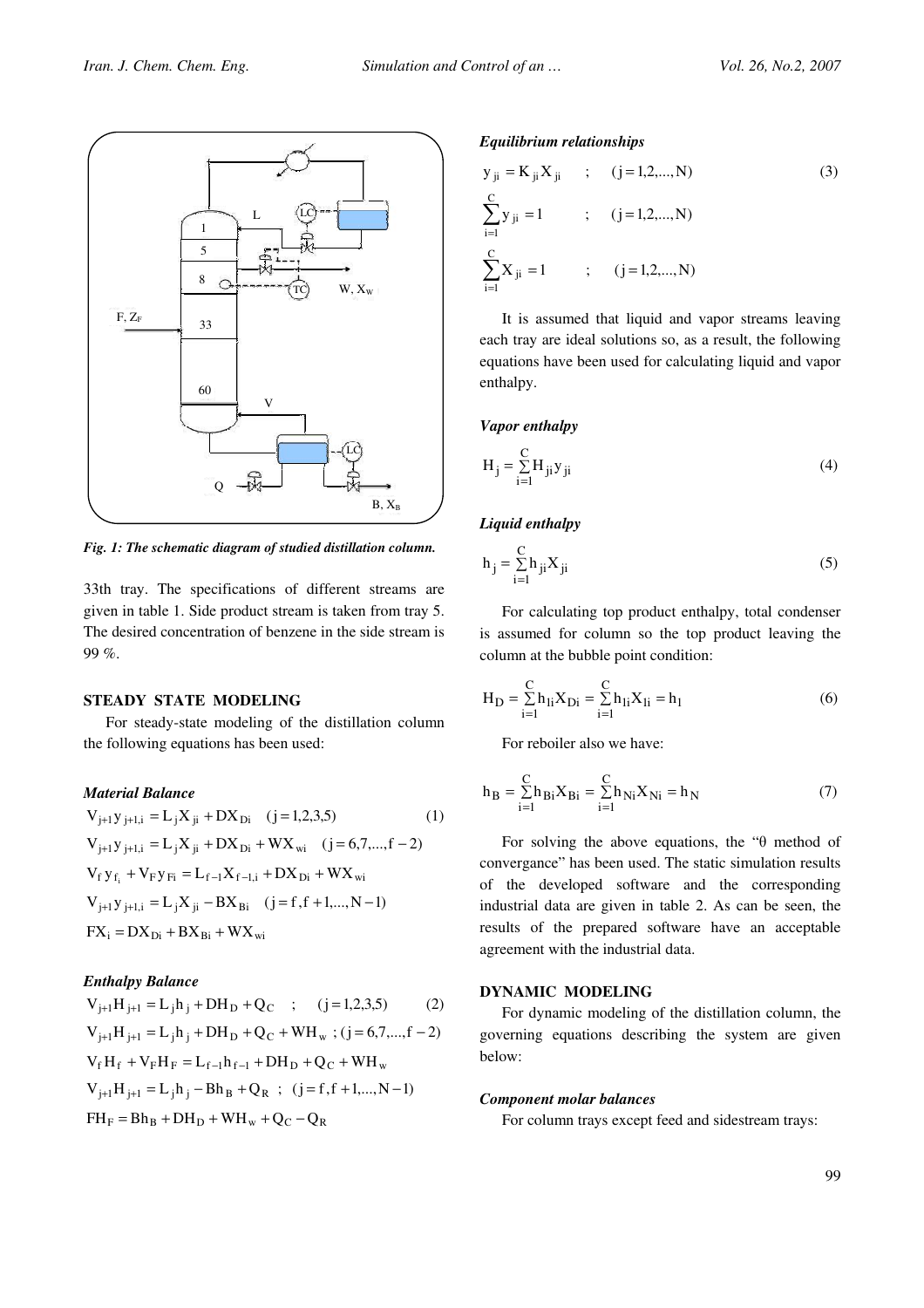Table 1: Studied distillation column characteristics.

| <b>Stream</b><br>Spec. | Temp.<br>$({}^{\circ}C)$ | Benzene<br>$(wt\%)$ | Toluene<br>$(wt\%)$ | Mxylene<br>$(wt\%)$ | Oxylene<br>$(wt\%)$ | Pxylene<br>$(wt\%)$ | E-benzene<br>$(wt\%)$ |
|------------------------|--------------------------|---------------------|---------------------|---------------------|---------------------|---------------------|-----------------------|
| Feed                   | 123                      | 13.15               | 44.91               | 17.84               | 8.78                | 8.16                | 7.16                  |
| Sidestream             | 89                       | 99                  |                     | 0                   |                     |                     | 0                     |
| <b>Bottom</b>          | 142                      |                     | 51.69               | 20.57               |                     | 9.39                | 8.24                  |

Table 2: Simulation results and industrial data.

|                                | Temp.<br>$(^\circ C)$ | Benzene<br>$(wt\%)$ | Toluene<br>$(wt\%)$ | Mxylene<br>$(wt\%)$ | Oxylene<br>$(wt\%)$ | Pxylene<br>$(wt\%)$ | E-benzene<br>$(wt\%)$ |
|--------------------------------|-----------------------|---------------------|---------------------|---------------------|---------------------|---------------------|-----------------------|
| Industrial side stream data    | 89                    | 100                 | $\Omega$            | $\Omega$            | $\Omega$            | $\Omega$            | 0                     |
| Simulated sidestream           | 92.65                 | 100                 | 0                   | $\theta$            | $\Omega$            |                     |                       |
| Industrial bottom product data | 142                   |                     | 51.69               | 20.57               | 10                  | 9.39                | 8.24                  |
| Simulated Bottom               | 146.9                 |                     | 51.62               | 20.66               | 10.25               | 9.47                | 8.34                  |

$$
\frac{dM_{i,K}}{dt} = L_{K+1}x_{i,K+1} + V_{K-1}y_{i,K-1} - L_{K}x_{i,K} - (8)
$$
  

$$
V_{K}y_{i,K} \quad ; \quad i = 1,...,Nc \quad ; \quad K = 1,......,N
$$

For feed tray:

$$
\frac{dM_{i,f}}{dt} = L_{f+1}x_{i,f+1} + V_{f-1}y_{i,f-1} + F_f Z_{i,f}
$$
\n
$$
L_f x_{i,f} - V_f y_{i,f}
$$
\n(9)

For sidestream tray:

$$
\frac{dM_{i,w}}{dt} = L_{w+1}x_{i,w+1} + V_{w-1}y_{i,w-1} - w_w y_{i,w} \tag{10}
$$

$$
L_w x_{i,w} - V_w y_{i,w}
$$

# Energy balances

For column trays except feed and sidestream trays:

$$
\frac{dU_{K}}{dt} = L_{K+1}h_{K+1} + V_{K-1}H_{K-1} -
$$
\n
$$
L_{K}h_{K} - V_{K}H_{K} \qquad ; \qquad K = 1,...,N
$$
\n(11)

For feed tray:

$$
\frac{dU_f}{dt} = L_{f+1}h_{f+1} + V_{f-1}H_{f-1} + F_f h_f -
$$
  

$$
L_f h_f - V_{fK} H_f
$$
 (12)

For sidestream tray:

$$
\frac{dU_w}{dt} = L_{w+1}h_{w+1}0 + V_{w-1}H_{w-1} -
$$
  
\n
$$
W_wh_w - L_wh_w - V_{wK}H_w
$$
\n(13)

where for column trays [14]:

$$
U_{K} = M_{K}^{L} h_{K} + M_{K}^{V} H_{K} - 0.1 P_{K} Vol_{tray}
$$
\n
$$
K = 1,..., N
$$
\n(14)

$$
\frac{M_{k}^{1}}{\rho_{k}^{1}} + \frac{M_{k}^{v}}{\rho_{k}^{v}} = Vol_{\text{tray}} \quad ; \quad k = 1,..., N
$$
 (15)

# Equilibrium relationships

$$
y_{i,k} = k_{i,k} x_{i,k}
$$
 ;  $i = 1,..., NC$  ;  $K = 1,..., N$  (16)

$$
k_{i,k} = \frac{P_{i,k}^{sat}}{P_k} \quad ; \quad i = 1,...,N \quad ; \quad K = 1,...,N \tag{17}
$$

$$
\sum_{i=1}^{NC} y_{i,k} = 1 \quad ; \quad K = 1,..., N
$$
\n
$$
\sum_{i=1}^{NC} x_{i,k} = 1 \quad ; \quad K = 1,..., N
$$
\n(18)

Component molar hold-ups:

$$
M_{i,K} = M_K^L x_{i,K} + M_K^V y_{i,K}
$$
  
\n $i = 1, \dots, NC$ ;  $K = 1, \dots, N$  (19)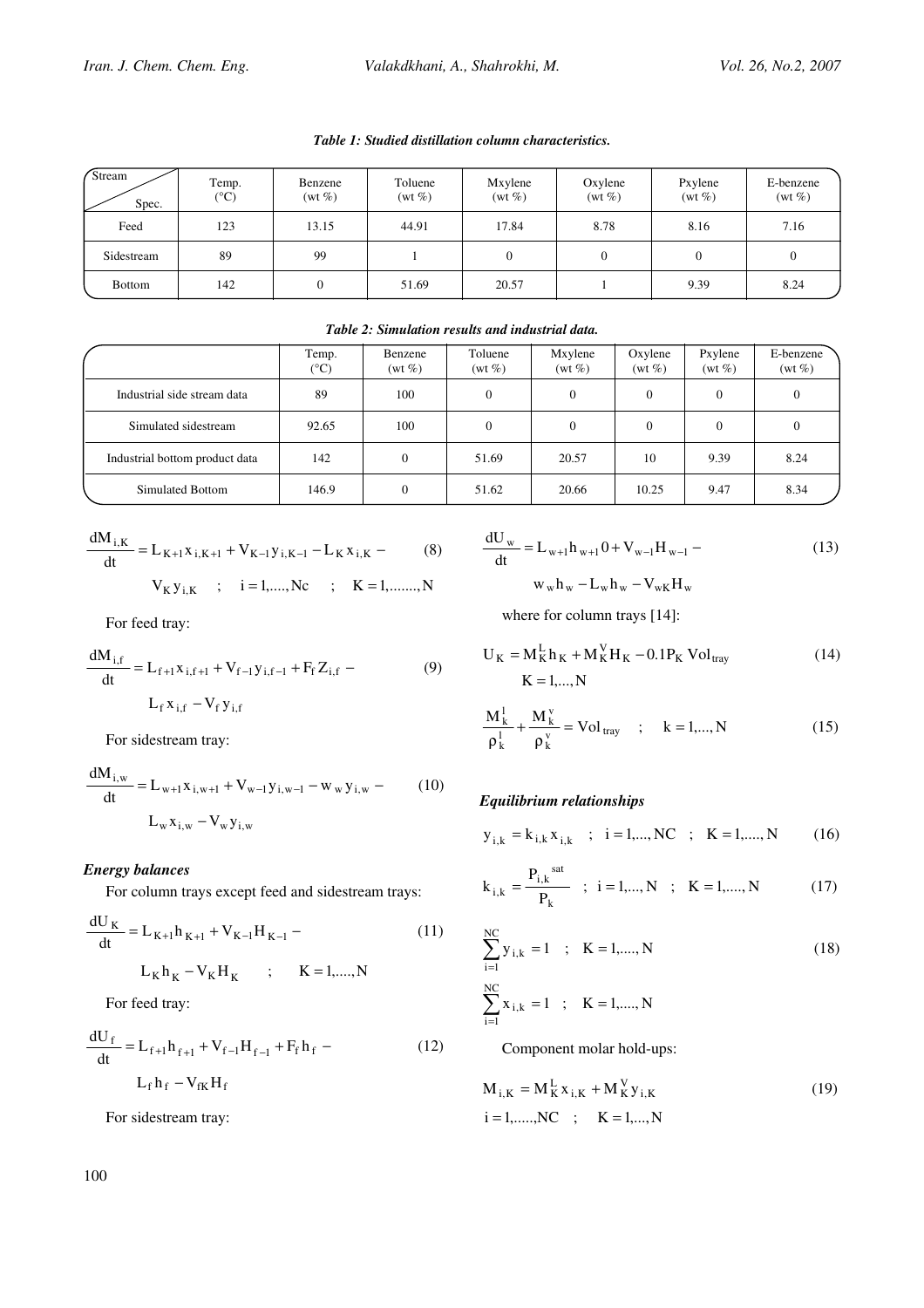#### For column reboiler

Component molar balances:

$$
\frac{dM_{i,R}}{dt} = L_1 X_1 + V_R y_{i,R} - BX_{i,R} \; ; \; i = 1,..., NC \qquad (20)
$$

Energy balances

$$
\frac{dU_R}{dt} = L_1 h_1 - V_R H_R - Bh_R + Q_R
$$
 (21)

#### For column condenser and reflux drum

Component molar balances:

$$
\frac{dM_{i,c}}{dt} = V_N y_{i,N} - L_c X_{i,c} \quad ; \quad i = 1,...,NC
$$
 (22)

$$
\frac{dM_{i,d}}{dt} = L_c X_{i,c} - (R + D)X_{i,d} \quad ; \quad i = 1,...,NC \tag{23}
$$

Energy balances:

$$
\frac{dU_c}{dt} = V_N H_N - L_c h_c - Q_c
$$
 (24)

$$
\frac{\mathrm{d}U_{\mathrm{d}}}{\mathrm{d}t} = L_{\mathrm{c}} \mathbf{h}_{\mathrm{c}}^1 - (\mathbf{R} + \mathbf{D}) \mathbf{h}_{\mathrm{d}}^1 \tag{25}
$$

The liquid flow rate leaving each tray is given by the following correlation [15]:

$$
L_{k} = \begin{cases} 0, & \text{if } Level_{k} \leq height_{\text{weir}} \\ 1.84 \rho_{k}^{1} \text{length}_{\text{weir}} \left( Level_{k} - height_{\text{weir}} \right)^{1.5} \times 60 \\ k = 1,...N \quad \text{otherwise} \end{cases} (26)
$$

where:

$$
Level_{k} = \frac{M_{k}^{1}}{\rho_{k}^{1} A_{\text{tray}}} \quad ; \quad k = 1,..., N \tag{27}
$$

Using the above equations and Matlab software, the column has been simulated under dynamic conditions. Runge-Kutta Method has been used for solving algebraic differential equations.

In this study one point control strategy has been considered. Sidestream flow rate is used as manipulated variable for product composition control. Liquid level in the reflux drum is controlled by reflux stream flow rate and the reboiler liquid level is controlled by manipulating the bottom product flowrate. Column reboiler heat duty is fixed. Digital PI controllers are used for all control loops.

For liquid level low gain controllers are used in order to reduce the interaction between liquid level and composition control loops.For dynamic simulaton it has been assumed that secondary measurement, tray temperature, is available every 30 sec and side product composition is avaiable every 2.5 min.

#### TRAY TEMPERATURE SELECTION

Open loop testing uses the steady state model to identify the appropriate temperature sensor location for inferring product composition. This is accomplished by changing the manipulated variable (side stream flowrate) ±5 % from the base case value and obtaining the steady state temperature profile along the column. The results are shown in Fig. 2.

Fig. 3 shows tray temperature changes for three different steady state conditions when  $\pm 7$  % and  $\pm 10$  % changes are applied to feed temperature and flow rate, respectively. In Fig. 3 curve 1 is the base case condition, curve 2 corresponds to -7 % and -10 % changes in feed temperature and flow rate, respectively, and curve 3 is for +7 % and +10 % changes in feed temperature and flow rate, respectively.

It can be concluded from Figs. 2 and 3 that tray 8 is a good location for temperature sensor because this tray is the most sensitive one to changes in feed conditions and manipulated variable. As a result the 8th tray temperature control loop is one of the control strategies that will be considered later.

As can be seen from Figs. 2 and 3, trays 23 to 27 have the lowest sensitivity to the aforementioned changes and therefore temperature differences of trays  $8 \& 23$  and trays 8 & 27 can be used for temperature difference control strategy.

#### COMPOSITION ESTIMATION

We assume that composition (y) and temperature  $(\theta)$ are related to sidestream (u) by the following linear models:

$$
y_0(t)=G_1(q^{-1})u(t-m_1)
$$
\n(28)

$$
\Theta_0(t) = G_2(q^{-1})u(t - m_2)
$$
 (29)

$$
y(t)=y_0(t-d_1) \tag{30}
$$

$$
\Theta(t) = \Theta_0(t - d_2) \tag{31}
$$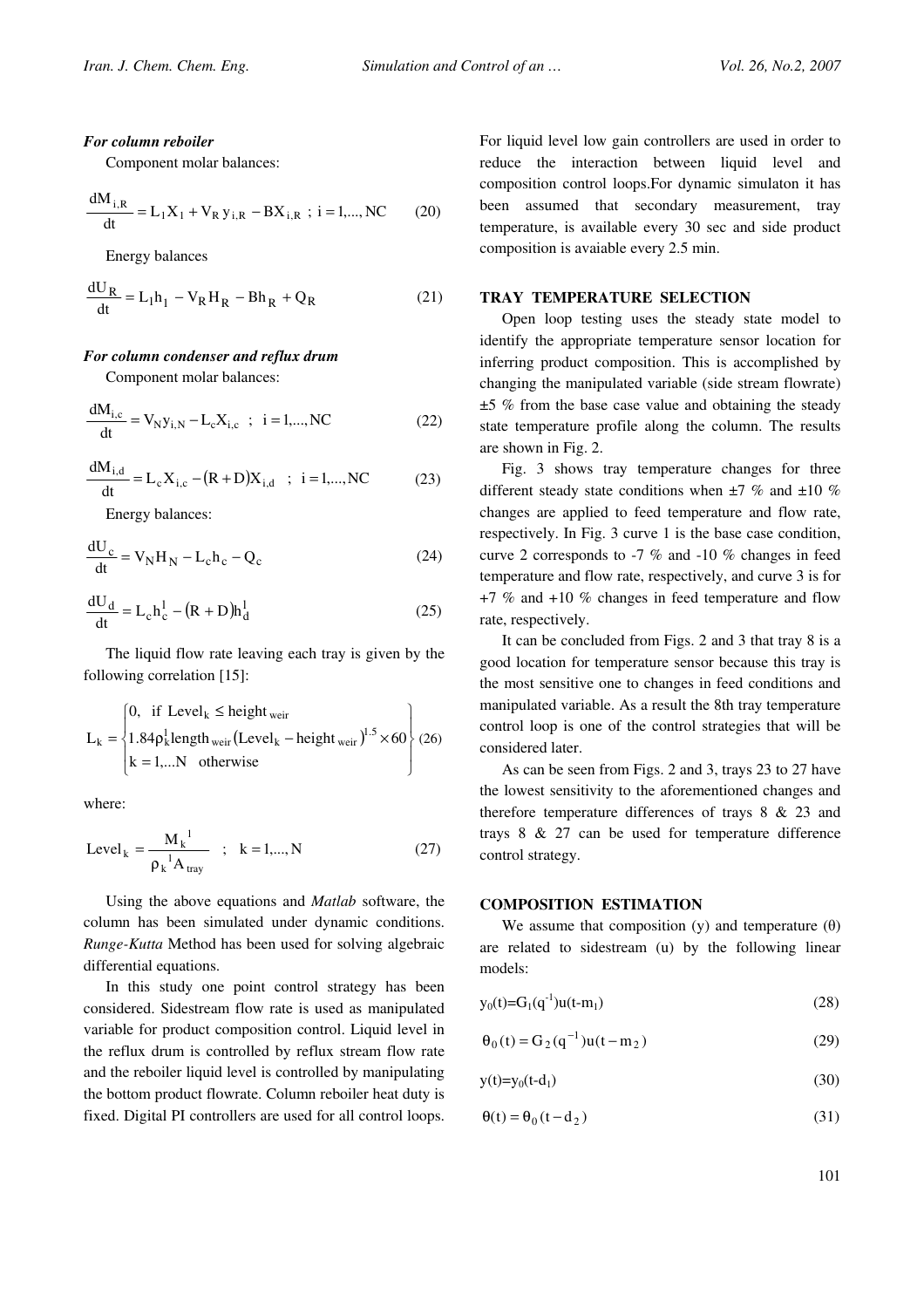

Fig. 2: Column tray temperature variation due to changes in manipulated variable.

where  $y_0(t)$  and  $\theta_0(t)$  are the primary (composition) and secondary (temperature) outputs at time t and  $y(t)$  and  $\theta(t)$ are their corresponding measurements.  $d_1$  and  $d_2$  are measurement delays associated with  $v(t)$  and  $\theta(t)$  and are assumed to be multiple of the sample time.  $m_1$  and  $m_2$  are process transportation lags.

The relation between composition estimate  $(\hat{y}(t)),$ temperature  $(\theta(t))$  and manipulated variable (u(t)) can be expressed as follows[11]:

$$
\hat{y}(t+d_1) = \frac{B_1(q^{-1})}{A_1(q^{-1})} u(t-m) + \frac{C_1(q^{-1})}{A_1(q^{-1})} \theta(t+d_2)
$$
 (32)

where:

$$
m = min(m1, m2)
$$
  
\n
$$
A1(q-1) = 1 + a1q-1 + a2q-2 + ... + anq-n
$$
  
\n
$$
B1(q-1) = b1q-1 + b2q-2 + ... + bnq-n
$$
  
\n
$$
C1(q-1) = c0 + c1q-1 + c2q-2 + ... + cnq-n
$$

Estimated composition can be calculated whenever the measured values of the temperature  $\theta(t)$  and sidestream flow rate  $u(t)$  are available.

Since the sample rate of composition is slower than temperature, the parameters of equation (32) in the present form can not be estimated by using recursive identification methods and some modification should be done. If both sides of equation (32) are multiplied by the following polynomial [6]:

$$
\frac{n}{\pi} \left[ I - \lambda_1 q^{-1} + \dots + (-\lambda_i)^{d_1 - 1} q^{-d_1 + 1} \right]
$$
\n(33)



Fig. 3: Column tray temperature variation due to changes in feed conditions.

then we have:

$$
\mathbf{y}(t) = \phi(t - d_1)^T \Theta(t)
$$
\n(34)

$$
\begin{aligned} \n\phi(t - d_1)^T &= \left[ -\hat{y}(t - d_1) - \hat{y}(t - 2d_1), \dots, -\hat{y}(t - nd_1) \right. \\ \n& u(t - m - d_1 - 1), \dots, u(t - m - (n + 1)d_1), \n\theta(t - d_1 + d_2), \\ \n& \theta(t - d_1 + d_2 - 1), \dots, \n\theta(t - (n + 1)d_1 + d_2) \n\end{aligned} \tag{35}
$$

$$
\Theta(t) = [\alpha_{d}, ..., \alpha_{nd}, \beta_{1}, ..., \beta_{nd}, \gamma_{0}, ..., \gamma_{nd}]
$$
 (36)

Equation (34) can be used in adaptive framework. Whenever composition measurement becomes available, the model parameters  $(\Theta(t)$  vector) are updated using any recursive identification method. Between two consecutive composition measurements, composition is estimated by using equation (34). In the present work, we have used recursive least squares identification and the corresponding updating equations are given below:

$$
\Theta(t) = \Theta(t-1) +
$$
\n
$$
\frac{P(t-1) \phi(t-d_1)}{[1 + \phi(t-d_1)^T P(t-1) \phi(t-d_1)]} e(t)
$$
\n(37)

$$
P(t) = P(t-1) -
$$
 (38)

$$
\frac{P(t-1)\phi(t-d_1)\phi(t-d_1)^T P(t-1)}{[1+\phi(t-d_1)^T P(t-1)\phi(t-d_1)]}
$$

where:

$$
e(t) = y(t) - \hat{y}(t)
$$
\n(39)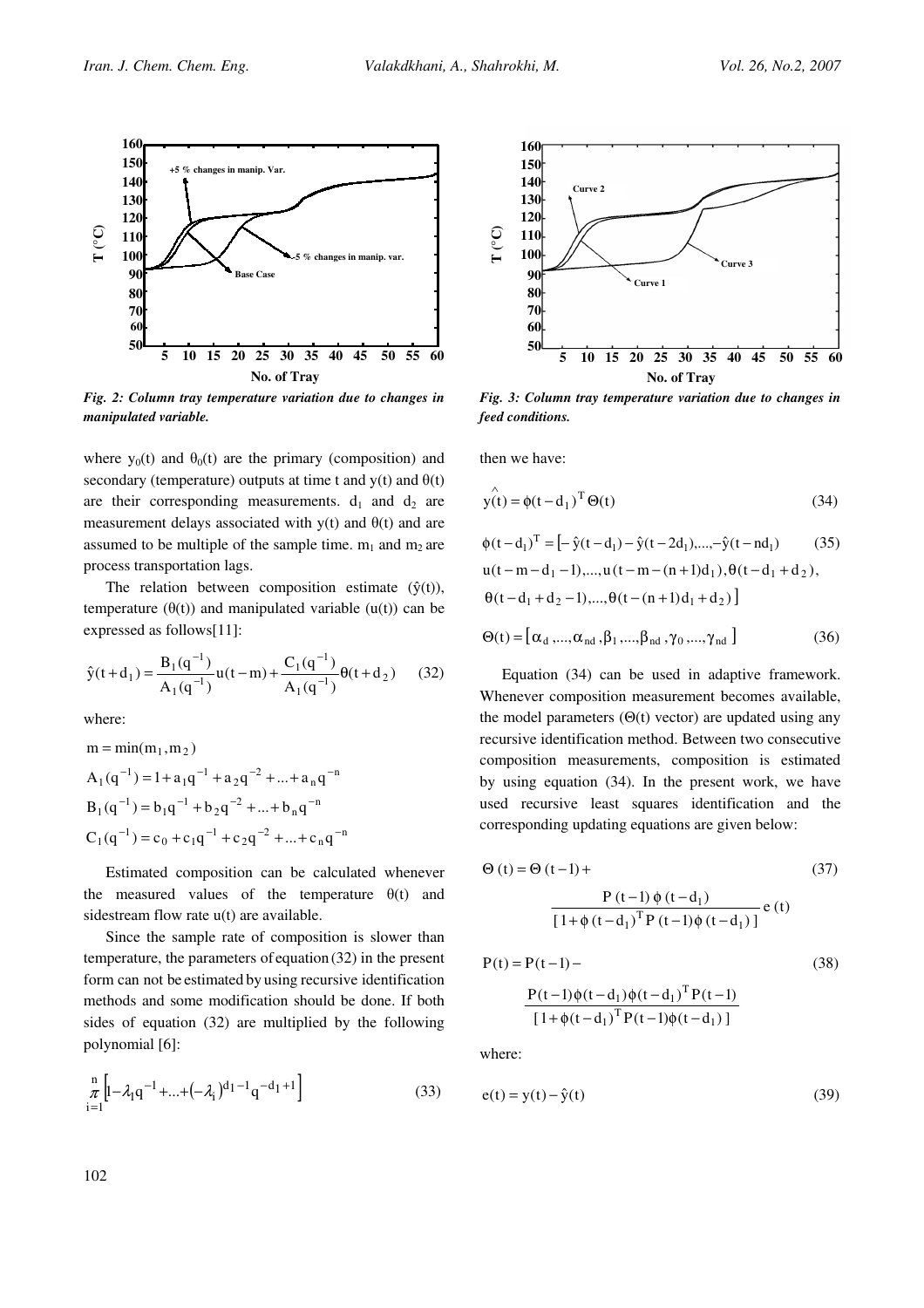The covariance reseting has been used to avoid vanishing the identifier gain and initial value of matrix P is set to 1000I.

## TEMPERATURE SETPOINT ESTIMATION USING ARTIFICIAL NEURAL NETWORK

As it was mentioned before, in multicomponent distillation column, variation in feed conditions affect the tray temperature-composition relationship and therefore for maintaining the column product quality unchanged the setpoint of temperature loop should be changed accordingly. The static relation which specify steady state condition are not valid if some loads are introduced into the system. In this work in order to solve this problem, artificial neural network have been used to correlate temperature and composition and provide setpoint for temperature control loop. Designed artificial neural network have three layers, input, hidden and output layers. Input layer has three perceptrons that receive feed conditions (temperature, flow rate and composition) as input data. Hidden layer also has three perceptrons which receive weighted signals from input layer perceptrons. Output layer has one perceptron which receives weighted signal from hidden layer and provides tray temperature setpoint as the network output. Schematic diagram of the proposed neural network is shown in Fig. 4.

Note: It is assumed that the feed concentration changes have a very low frequency. This is true because feed is supplied from large tanks and the composition is fixed as long as it is supplied from a specific reservoir. On the other hand, feed temperature and flow rate can change with a higher frequency. Since composition, temperature and feed flowrate are the network inputs, composition is needed when feed temperature and flow measurements become available. But it should be noted that the composition can not be measured at the same frequency of feed flow and temperature. To solve the problem, composition is assumed to be constant until the new measurement becomes available. Off-line sampling and measurement of feed composition is carried out and the result is fed to the network.

For training and validation tests of each designed neural network a series of 100 static data obtained from 100 steady state conditions of studied distillation column have been used. This static data is given in table 3. Half of the data has been used for training purposes and the rest has been used for validation test. Since three



Fig. 4: Proposed artificial neural network structure.

temperature loops will be considered later, three networks have been trained. Figs. 5a, 5b and 5c show the output errors of these networks.

# CONTROL STRATEGIES AND SIMULATION **RESULTS**

As mentioned before, the composition in a distillation column can be controlled by several control strategies:

a) Using composition-temperature relation and controlling the temperature of a specific tray or the temperature difference of two trays.

b) Composition control by using composition measurements.

c) Using temperature measurements for predicting the composition and controlling composition using the predicted values of composition (inferential contol). The compared different control strategies are listed as given in table 4.

# INFERENTIAL CONTROL LOOP

In this work the 8th tray temperature was chosen as secondary measurement to infer the product composition. It is assumed that temperature measurements are available every 30 sec and the product composition every 2.5 min. Real composition values are used for updating the model parameters.

In order to test the ability of adaptive inferential estimator in predicting the composition, the flowrate of sidestream was changed according to Fig. 6 and the estimated composition was calculated and shown in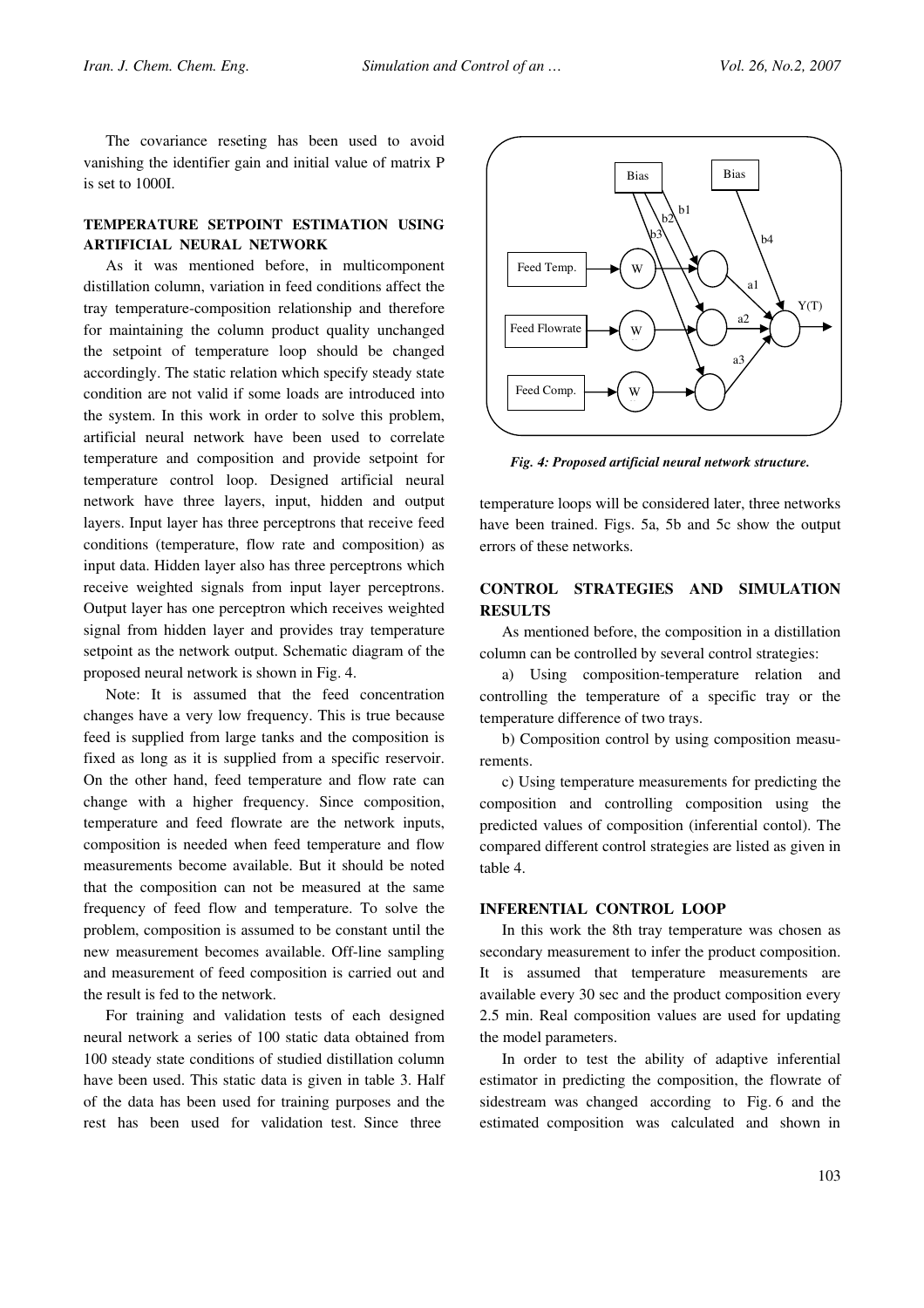|                                         |                                     | Tubic 9. Shahe aani asea jor mammig ana ranaanon of nearan nemorit. |                     |                                     |                 |                                             |                                     |                 |
|-----------------------------------------|-------------------------------------|---------------------------------------------------------------------|---------------------|-------------------------------------|-----------------|---------------------------------------------|-------------------------------------|-----------------|
| $\overline{\text{FT}}$<br>$(^{\circ}C)$ | $\overline{\text{FF}}$<br>(Kmole/h) | ${\rm FCB}$<br>(mole %)                                             | FT<br>$(^{\circ}C)$ | $\overline{\text{FF}}$<br>(Kmole/h) | FCB<br>(mole %) | $\mathop{\rm FT}\nolimits$<br>$(^{\circ}C)$ | $\overline{\text{FF}}$<br>(Kmole/h) | FCB<br>(mole %) |
| 123                                     | 245.1                               | 0.16014                                                             | 121.6               | 207                                 | 0.157           | 128.5                                       | 260                                 | 0.171           |
| 124                                     | 245.1                               | 0.16014                                                             | 122.8               | 214                                 | 0.138           | 128.5                                       | 266                                 | 0.168           |
| 125                                     | 250                                 | 0.16014                                                             | 123.6               | 223                                 | 0.169           | 129.2                                       | 266                                 | $0.16\,$        |
| 125                                     | 240                                 | 0.16014                                                             | 125.8               | 253                                 | 0.158           | 130                                         | 250                                 | 0.16            |
| 125                                     | 235                                 | 0.14                                                                | 126.3               | 236                                 | 0.125           | 130                                         | 230                                 | 0.15            |
| 123                                     | 235                                 | 0.14                                                                | 123                 | 245.1                               | 0.16014         | 130                                         | $240\,$                             | 0.143           |
| 121                                     | 240                                 | $0.16\,$                                                            | 125.3               | 200                                 | 0.155           | 127.5                                       | $270\,$                             | 0.143           |
| 120                                     | 250                                 | $0.18\,$                                                            | 121.6               | 208                                 | 0.164           | 126.3                                       | 270                                 | 0.153           |
| 122                                     | 270                                 | 0.15                                                                | 122.4               | 216                                 | 0.133           | 125.3                                       | 228                                 | 0.153           |
| 125                                     | 265                                 | 0.14                                                                | 123.3               | 223                                 | 0.143           | 125.3                                       | 240                                 | 0.147           |
| 127                                     | 255                                 | 0.13                                                                | 124.7               | 241                                 | 0.153           | 124.4                                       | $240\,$                             | 0.147           |
| 129                                     | 230                                 | 0.11                                                                | 125.9               | 256                                 | 0.166           | 122.2                                       | $272\,$                             | 0.163           |
| 130                                     | 220                                 | $0.14\,$                                                            | 126.4               | 268                                 | $0.181\,$       | 122.2                                       | 266                                 | 0.175           |
| 128                                     | $200\,$                             | 0.13                                                                | 126.4               | 274                                 | 0.185           | 123.6                                       | 254                                 | $0.172\,$       |
| 127                                     | 210                                 | 0.15                                                                | 123.9               | 284                                 | 0.177           | 120.6                                       | $230\,$                             | 0.172           |
| 120                                     | 230                                 | 0.17                                                                | 123.9               | 256                                 | 0.177           | 120.6                                       | $240\,$                             | 0.168           |
| 119                                     | 210                                 | 0.15                                                                | 124.9               | 256                                 | 0.177           | 118                                         | 260                                 | 0.15            |
| 121                                     | 235                                 | $0.16\,$                                                            | 124.9               | 256                                 | 0.166           | 118                                         | 230                                 | 0.15            |
| 123                                     | 265                                 | $0.18\,$                                                            | 127                 | 256                                 | 0.166           | 120                                         | $220\,$                             | 0.13            |
| 120                                     | 275                                 | 0.13                                                                | 127                 | 220                                 | 0.166           | 120                                         | $210\,$                             | 0.145           |
| 124                                     | 260                                 | 0.14                                                                | 126                 | 220                                 | 0.144           | 124.2                                       | $210\,$                             | 0.168           |
| 125                                     | 268                                 | 0.17                                                                | 126                 | 220                                 | 0.188           | 127.3                                       | $215\,$                             | 0.185           |
| 125                                     | 258                                 | 0.17                                                                | $126\,$             | 220                                 | 0.158           | 125.5                                       | 225                                 | 0.185           |
| 124.5                                   | 240                                 | 0.16                                                                | 126                 | 220                                 | 0.133           | 124.5                                       | 225                                 | 0.185           |
| 123.5                                   | 230                                 | $0.12\,$                                                            | 126                 | 220                                 | 0.122           | 123.5                                       | 225                                 | $0.18\,$        |
| 122.5                                   | 220                                 | 0.13                                                                | 125                 | 264                                 | 0.126           | 122.5                                       | 215                                 | 0.18            |
| 121.5                                   | 235                                 | 0.145                                                               | 125                 | 264                                 | 0.136           | 121.5                                       | 215                                 | 0.17            |
| 120.5                                   | 265                                 | 0.155                                                               | 122                 | 264                                 | 0.136           | 120.5                                       | 235                                 | 0.17            |
| 119.5                                   | 255                                 | 0.165                                                               | 120                 | 264                                 | 0.136           | 125.7                                       | 273                                 | 0.16            |
| 118.5                                   | 220                                 | 0.12                                                                | 123                 | 257                                 | 0.148           | 126.7                                       | 273                                 | 0.15            |
| 117.5                                   | 210                                 | 0.15                                                                | 123                 | 268                                 | 0.148           | 128                                         | 280                                 | 0.18            |
| 116.5                                   | 230                                 | 0.14                                                                | 124.8               | 254                                 | 0.158           |                                             |                                     |                 |
| 120                                     | 210                                 | 0.17                                                                | 126.6               | 264                                 | 0.171           |                                             |                                     |                 |
| 120.8                                   | 202                                 | 0.166                                                               | 127.4               | 268                                 | 0.171           |                                             |                                     |                 |

Table 3: Static data used for training and validation of neural network.

Note: FT: Feed Temperature, FF: Feed Flowrate and FCB: Feed Composition of Benzen.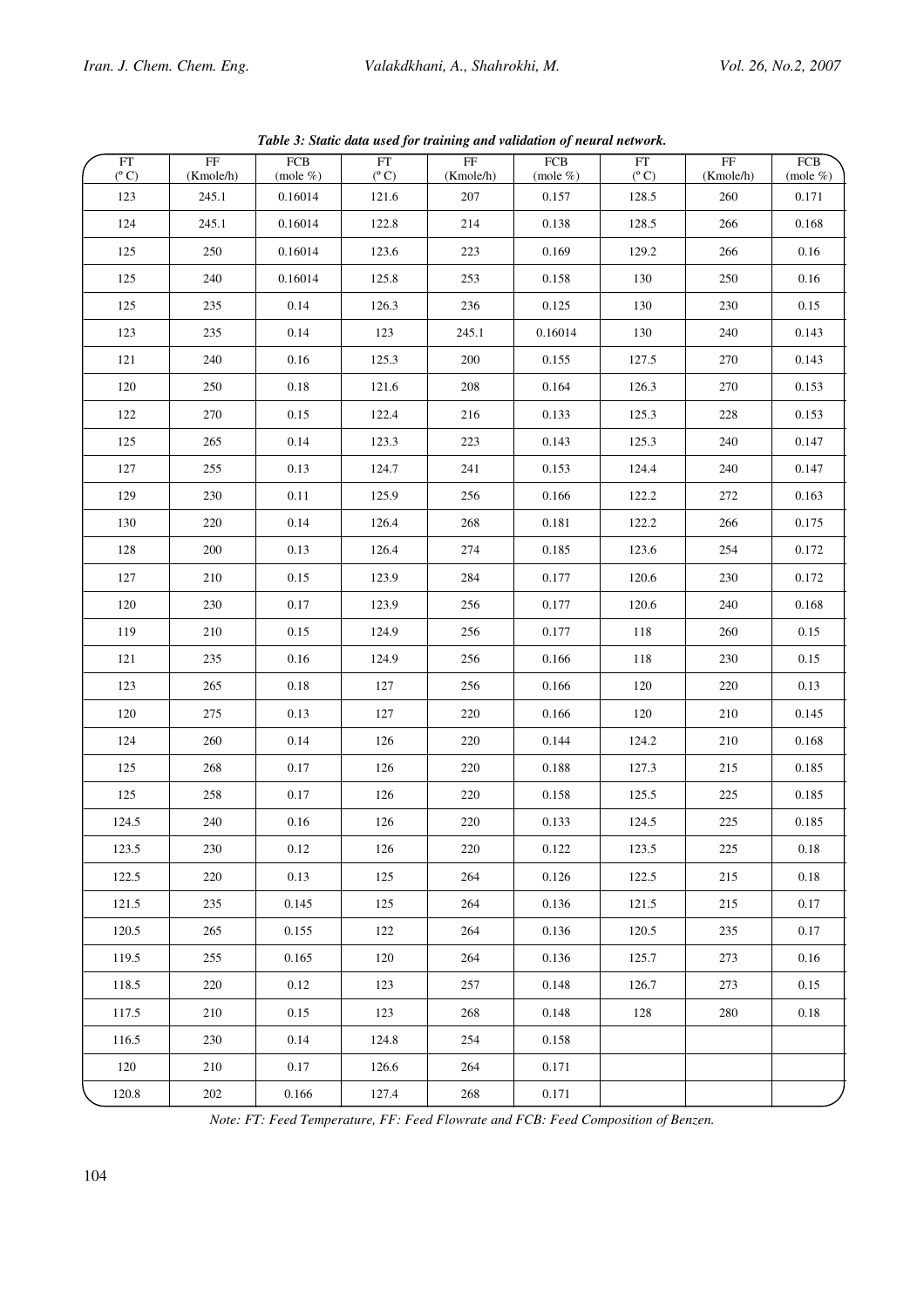Table 4: Different control algorithms.

| Control loop                                                         | Algorithm   |
|----------------------------------------------------------------------|-------------|
| Controlling T8 tray temperature                                      | Algorithm 1 |
| Controlling T8 and T23 temperature difference                        | Algorithm 2 |
| Controlling T8 and T27 temperature difference                        | Algorithm 3 |
| control of side stream composition using<br>composition measurements | Algorithm 4 |
| Inferential control                                                  | Algorithm 5 |



Fig. 5: Network error a) T8 setpoint as the network output, b) T23-T8 setpoint as the network output, c) T27-T8 setpoint as the network output.

Fig. 7. Initial large deviation between real and estimated composition is due to off initial guess of the model parameters. As can be seen from Fig. 7 the estimation converges to real composition after 50 min.

For control purposes, the estimated values obtained for model parameters are used as initial values in applying infrential control strategy.

## SETPOINT TRACKING

For temperature loops it is necessary to have the setpoints corresponding to the desired product composition. Using steady state data, three algebraic equations have been developed for obtaining the temperature setpoints (for three different temperature loops) from the desired product composition. As it was discussed earlier these equations are valid if the feed conditions are fixed. These equations are as follows:

#### Algorithm 1

$$
T8 = \frac{(129.54593 - 118.51838C)}{(1 - 0.80011865C - 0.083287772C^2)}
$$
(40)

#### Algorithm 2

$$
T23 - T8 = \t(41)
$$
\n
$$
\begin{pmatrix}\n10300.046 - 45822.451C + 76640.262C^2 \\
-57118.983C^3 + 16029.924C^4\n\end{pmatrix}
$$
\n(41)

#### Algorithm 3

$$
T27 - T8 = \t(42)
$$
\n
$$
\frac{1}{(0.29197893 - 0.26833978 \text{ C} - 0.0098688234 \text{ C}^2)}
$$

The above equations are obtained using the Curvexpert software. In these equations, C is the product composition and T is the tray temperature. Optimal parameters of the digital PI controllers have been calculated by minimization of ISE (Integral of square of error) index. Initial guess for these parameters have been obtained by using approximated first order model and the Ziechler - Nicholes technique. These models are obtained from system step responses and are given in table 5.

In order to investigate the performances of discussed control strategies for setpoint tracking, the product composition is changed from 0.91 to 0.99 and the results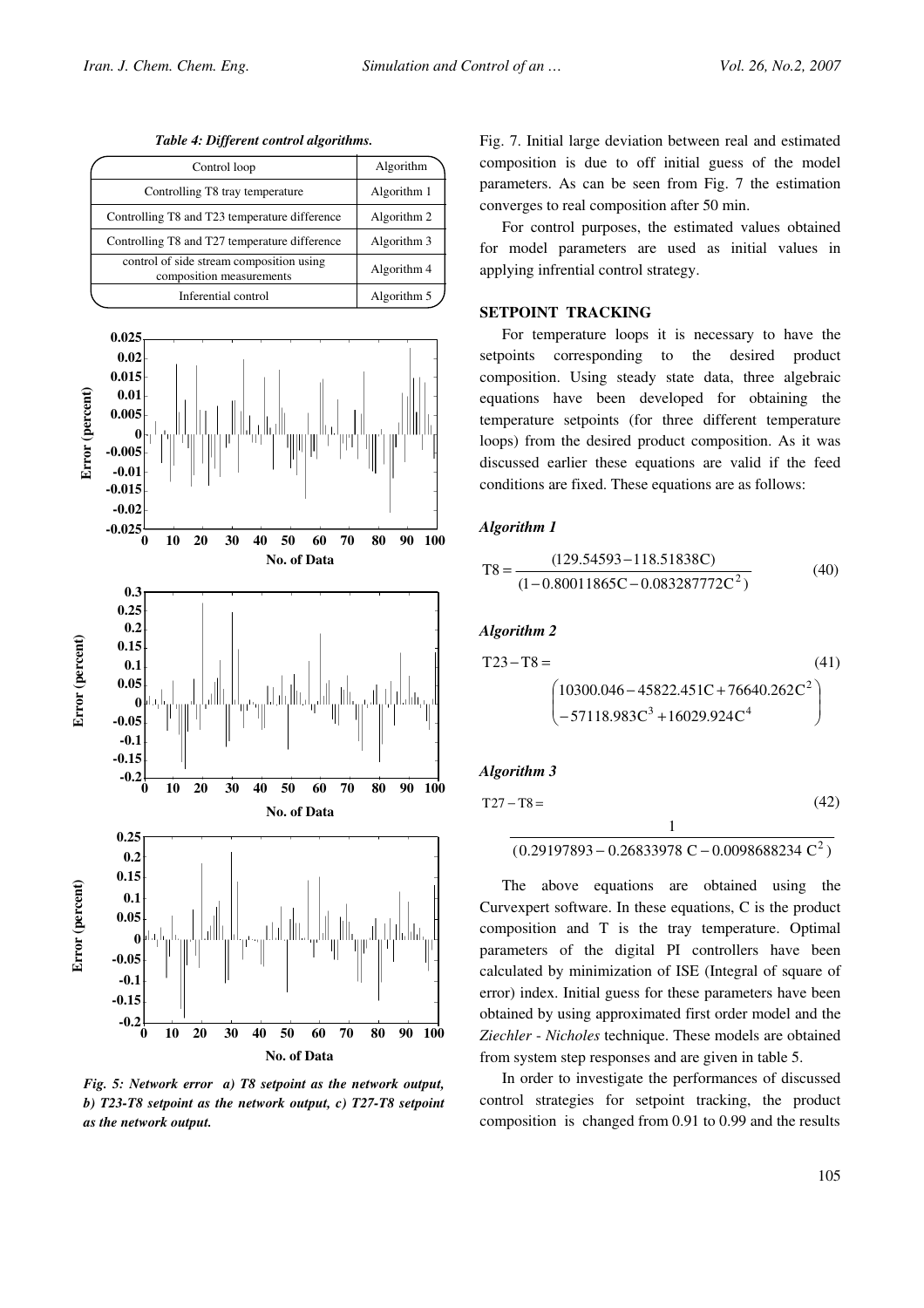| Input - Output         | <b>First Order Model</b>                   |
|------------------------|--------------------------------------------|
| T8-sidestream          | $=\frac{0.214e^{-.85}}{32S+1}$<br>$G(s) =$ |
| T23-T8 -sidestream     | $G(s) = \frac{-0.201e^{-6s}}{29S + 1}$     |
| T27-T8 -sidestream     | $G(s) = \frac{-0.175e^{-5s}}{28S + 1}$     |
| Composition-sidestream | $G(s) = \frac{-0.00145e^{-8s}}{23S + 1}$   |

Table 5: First order plus lag models.



Fig. 6: Sidestream flowrate vs time.

for different algorithms are shown in Figs. a, 8b and 8c.

The corresponding ISE values are given in table 6. As can be seen from the results, algorithm 1 and algorithm 2 have better performances than other algorithms.

## LOAD REJECTION

In order to study the performances of proposed control algorithms for load rejection, feed temperature and composition are increased 7 % and 20 %, respectively. The results are shown in Figs. 9a and 9b. The corresponding ISE values are given in table 7.

As it was mentioned earlier, new tray temperature setpoints for temperature control loops should be calculated for new feed condition. The new temperature setpoints have been obtained by using the trained artificial neural networks.

It is evident from the simulation results that the best performance belongs to algorithm 1, considering both setpoint tracking and load rejection. Also, using inferential control strategy has better performance compare to the direct composition control.

Table 6: ISE values for set point tracking.

| Algorithm   | (ISE) |
|-------------|-------|
| Algorithm 1 | 1.461 |
| Algorithm 2 | 1.467 |
| Algorithm 3 | 1.543 |
| Algorithm 4 | 1.552 |
| Algorithm 5 | 1.488 |
|             |       |



Fig. 7: Composition estimation: real value (solid line), estimated value (doted line).

#### **CONCLUSIONS**

In the present paper, different one point control strategies for an aromatic distillation column have been considered. Using the conservation laws, the system has been modeled under steady state conditions. The accuracy of the model has been tested by comparing the simulation results with industrial data and an acceptable agreement has been observed.

For temperature controlloops two static and one adaptive dynamic estimators have been developed. The first static estimator is in the form of an algebraic equation while the second one is a multilayer artificial neural network. Simulation results indicate that controlling the 8th tray temperature has the best performance for both setpoint tracking and load rejection. Also, using inferential control strategy, compared to direct composition control, improves the performance of the control loop.

Due to negligible pressure drop along the column, controlling the temperature difference of two trays has no advantage over the single tray temperature control loop.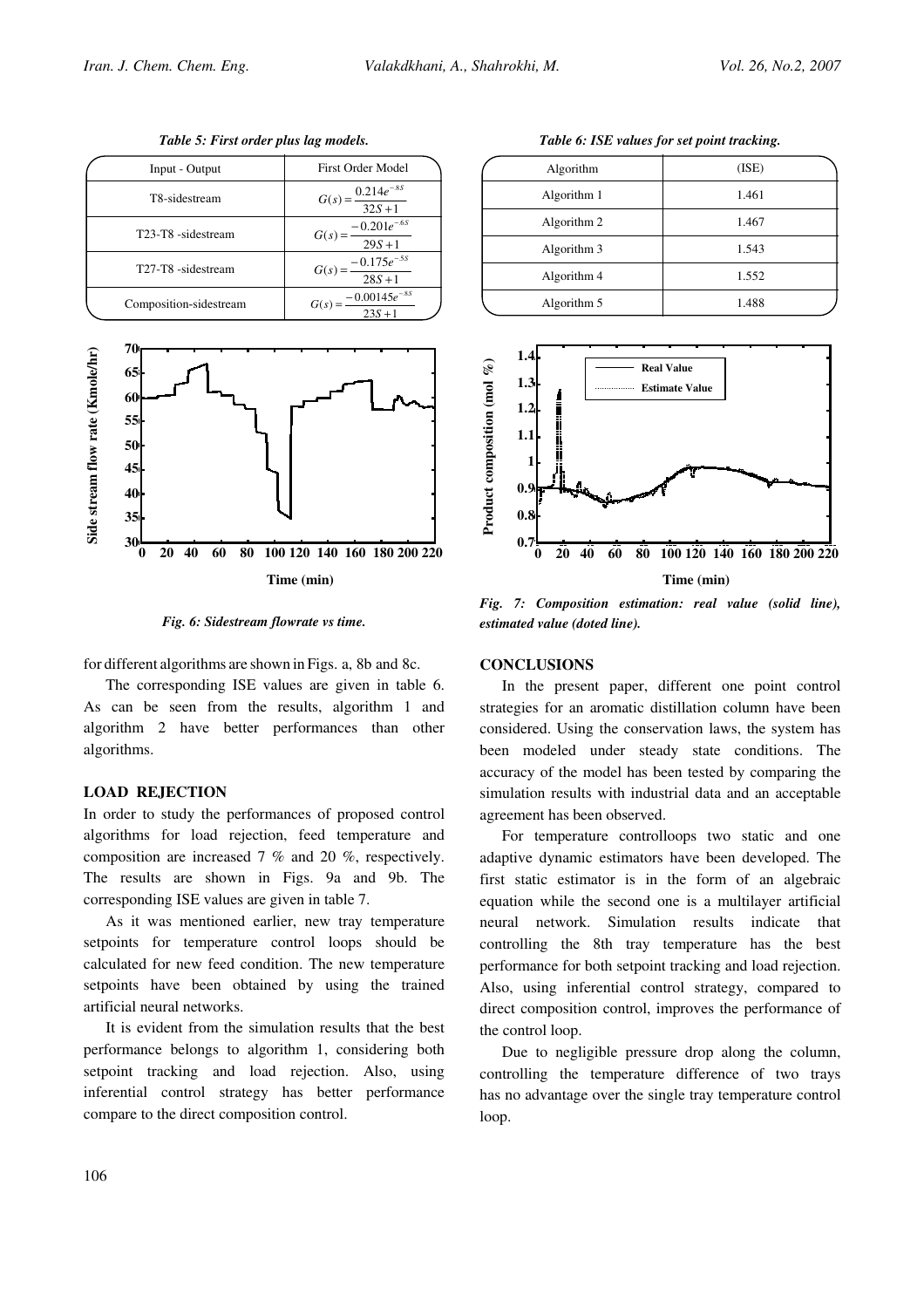

Fig. 8: Setpoint tracking results a) algorithm 1 (solid line), algorithm 2 (doted line) and algorithm  $3$  (dash line) b) algorithm 4 (solid line) and algorithm 5 (doted line).

### Nomenclatures

| $A_1, B_1, C_1$        | Polynomials of $z-1$                           |
|------------------------|------------------------------------------------|
| $A_{tray}$             | Active area of the tray, $(m^2)$               |
| B                      | Bottom product flowrate, (kmole/min)           |
| $\mathbf C$            | Product composition                            |
| D                      | Distillate flowrate (top product), (kmole/min) |
| d                      | Measurement delay                              |
| e                      | <b>Estimation error</b>                        |
| $\mathrm{eff}_{i,k}$   | Murphree efficiency for component (i)          |
|                        | on tray k                                      |
| $\mathbf f$            | Feed tray number                               |
| $\mathbf F$            | Feed rate, (kmole/min)                         |
| G                      | Polynomial of $q^{-1}$                         |
| Η                      | Molar vapor enthalpy, (MJ/kmole)               |
| h                      | Molar liquid enthalpy, (MJ/kmole)              |
| height <sub>tray</sub> | Total height of the tray, (ft)                 |
| $\mathbf{i}$           | Component index                                |
| j                      | Tray number                                    |



Fig. 9: Load rejection results a) algorithm 1 (solid line), algorithm 2 (dash line) and algorithm  $3$  (doted line) b) algorithm 4 (solid line) and algorithm 5 (doted line).

| K                                    | Vapor liquid equilibrium coefficient          |
|--------------------------------------|-----------------------------------------------|
| L                                    | Liquid flowrate leaving each tray,            |
|                                      | (kmole/min)                                   |
| $Level_k$                            | Liquid level of tray k                        |
| $length_{\text{weir}}$               | Tray weir length, (m)                         |
| $M_{i,k}$                            | Molar hold-up of component (i)                |
| N                                    | Number of trays                               |
| Nc                                   | Number of component                           |
| $P_{i,k}^{\quad \text{sat}}$         | Saturated pressure of component 'i' in the    |
|                                      | temperature of plate'k'                       |
| $\rm P_k$                            | Total pressure of tray 'k'                    |
| P                                    | Covariance matrix in least squars method      |
| $\overline{\mathrm{Q}}_{\mathrm{C}}$ | Condenser external cooling rate, (MW)         |
| $Q_{R}$                              | Reboiler external heating rate, (MW)          |
| R                                    | Recycle molar flow rate                       |
| T                                    | Temperature, (k)                              |
| V                                    | Vapor flowrate leaving each tray, (kmole/min) |
| vol <sub>tray</sub>                  | Tray volume                                   |